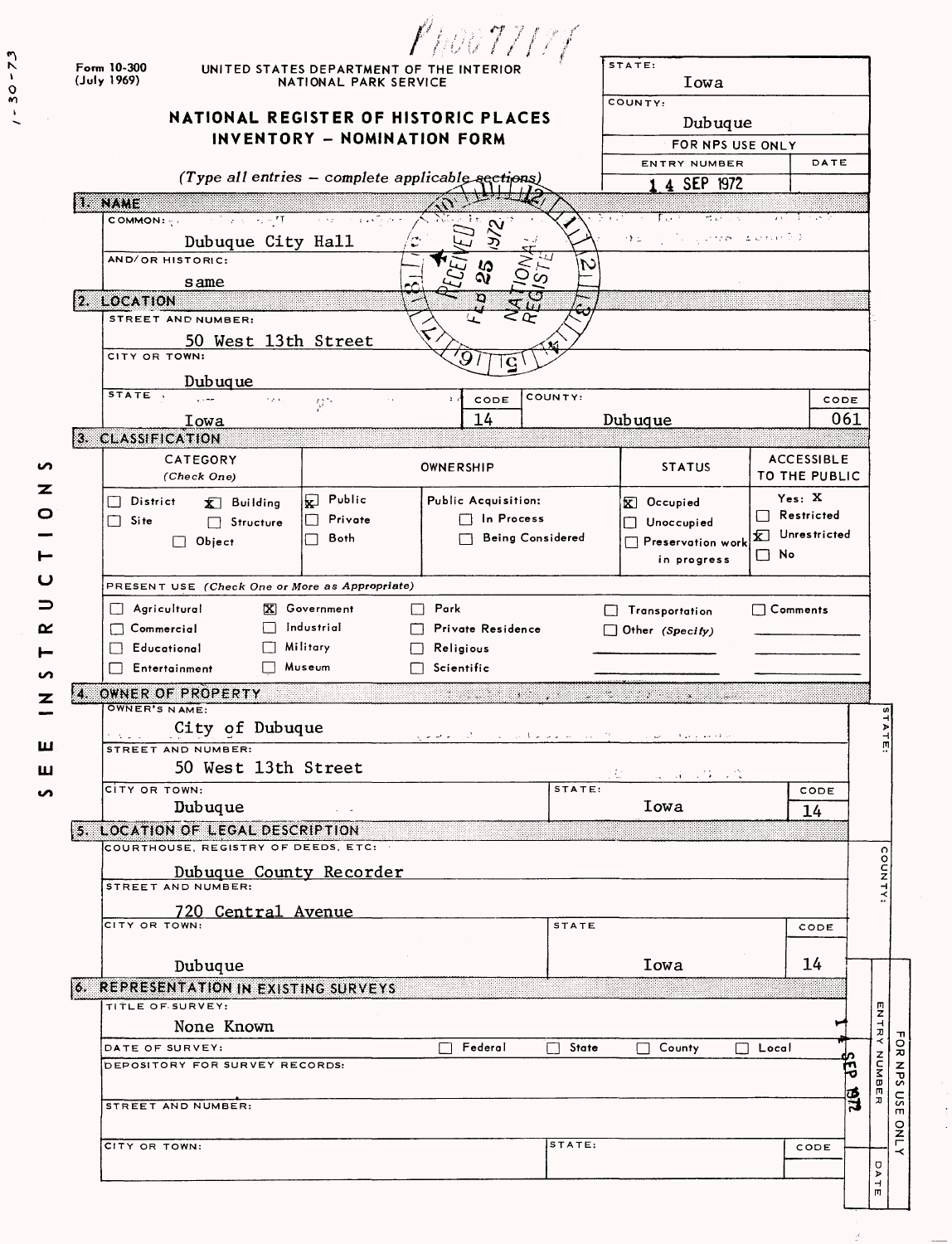|   | <b>PESCRIPTION</b>                                                                                                                                                                                                                                                                                                                                                                                                                                                                                                                                                                                                                                                             | (Check One)                         |                                                                                                           |  |  |  |  |  |
|---|--------------------------------------------------------------------------------------------------------------------------------------------------------------------------------------------------------------------------------------------------------------------------------------------------------------------------------------------------------------------------------------------------------------------------------------------------------------------------------------------------------------------------------------------------------------------------------------------------------------------------------------------------------------------------------|-------------------------------------|-----------------------------------------------------------------------------------------------------------|--|--|--|--|--|
|   | जि<br><b>Ex</b> Good<br>$\Box$ Excellent<br>Fair<br><b>ပြီး လဲဗျား</b> မြီလ (<br>(Check One)                                                                                                                                                                                                                                                                                                                                                                                                                                                                                                                                                                                   | $\Box$ Deteriorated<br>$\Box$ Ruins | Unexposed<br>(Check One)                                                                                  |  |  |  |  |  |
| 足 | $\frac{4}{5}$<br>X Altered<br>Unaltered<br>ΥO                                                                                                                                                                                                                                                                                                                                                                                                                                                                                                                                                                                                                                  | □ Moved                             | <b>X</b> Original Site                                                                                    |  |  |  |  |  |
|   | DESCRIBE THE PAESENT AND ORIGINAL (If known) PHYSICAL APPEARANCE                                                                                                                                                                                                                                                                                                                                                                                                                                                                                                                                                                                                               |                                     |                                                                                                           |  |  |  |  |  |
|   |                                                                                                                                                                                                                                                                                                                                                                                                                                                                                                                                                                                                                                                                                |                                     |                                                                                                           |  |  |  |  |  |
|   | TO PRESENT: Entire bell tower removed. Exterior tuckpointed 1955. Bays to<br>inside market stalls bricked up to window conformity. Farmer's market<br>continues around west end of building. First floor contains police and<br>city government offices. Second floor remains same with council room<br>in near original state. Third floor used only as police archery range<br>and storage. Partition has been added to make room in west end for<br>storage engineering maps, etc. Bow in this wall not major. Floor unsafe<br>for heavy loads.                                                                                                                             |                                     |                                                                                                           |  |  |  |  |  |
|   | ORIGINAL: Designed and built by John Francis Rague, begun February 1857,<br>occupied February 1858. Three story brick, gable roof structure 152'x<br>50'. From ground line to top of gable 68'.<br>Exterior:                                                                                                                                                                                                                                                                                                                                                                                                                                                                   |                                     |                                                                                                           |  |  |  |  |  |
|   | Building rests on heavy limestone podium with dressed coping. All 4 walls<br>S<br>divided into series of regulated bays. Windows on 2nd and 3rd floors 11'<br>m<br>high; on 1st floor windows cut to floor to permit wagons to back up to<br>$\mathbf{m}$<br>interior stalls on market day. These windows measure 11' $6\frac{1}{2}$ ",                                                                                                                                                                                                                                                                                                                                        |                                     |                                                                                                           |  |  |  |  |  |
|   | Thick walls of building punctured by arched recesses around windows. Pro-<br>$\mathbf{z}$<br>jecting brick sheathing, an extra layer of brick that buttress walls and<br>$\sim$<br>terminate like pilaster, are capped with white limestone inserts.<br>$\rightarrow$                                                                                                                                                                                                                                                                                                                                                                                                          |                                     |                                                                                                           |  |  |  |  |  |
|   | Roof line supported by pairs of brackets at wide intervals, made of single<br>pieces of wood with exposed ogee sides. Near top of each gabled end is a<br>circular window. At east end of building a tall, Italianate cupola with<br>ornate curved top section, double arched shutters and round windows decor-<br>ating each of 4 sides. A small dome with projecting circular windows cap<br>the whole structure. The cupola is 5 stories high, the first being inside<br>the gable of the building. The bell occupies lower part of square struc-<br>ture, above that the fire-watch room, next above was to have enclosed a<br>clock, the last story for viewing the city. |                                     | ᅎ<br>$\qquad \qquad \blacksquare$<br>$\Omega$<br>$\overline{\phantom{a}}$<br>$\circ$<br>$\mathbf{z}$<br>S |  |  |  |  |  |
|   | Interior: Basement, entered from outside (south) contained a "calaboose",<br>several saloons and fireproof vaults for records.<br>1st floor, one market stall per bay except north side, 3 central bays<br>devoted to entrance and staircase. Each stall 22' wide, equipped with gas<br>outlet and stove. Cast iron brackets placed at 2-bay intervals to support<br>story above. Wainscoting 4'9" high dressed walls. Meat Market held on<br>this floor.                                                                                                                                                                                                                      |                                     |                                                                                                           |  |  |  |  |  |
|   | 2nd floor reached by 190 degree stairs. Hallway 9' wide divides floor and<br>connects two large end rooms, each 28' x 46'. East room council chambers,<br>west room for general meetings. Other rooms house city offices. Wain-<br>scoting prevails this floor, also.<br>3rd floor undivided but contains housing at east end for stairs to cupola,<br>supported by 4 cast iron columns. Ceiling 18' high.                                                                                                                                                                                                                                                                     |                                     |                                                                                                           |  |  |  |  |  |
|   | The building is supported by cast iron columns embedded in floor and<br>resting on 10" x 10" beams. In basement and 1st floor there are 3 rows of<br>14 columns each; basement columns are 8'8" tall, 1st floor columns 17' tall;<br>Only 8 columns on 2nd floor resting directly on floor.                                                                                                                                                                                                                                                                                                                                                                                    |                                     |                                                                                                           |  |  |  |  |  |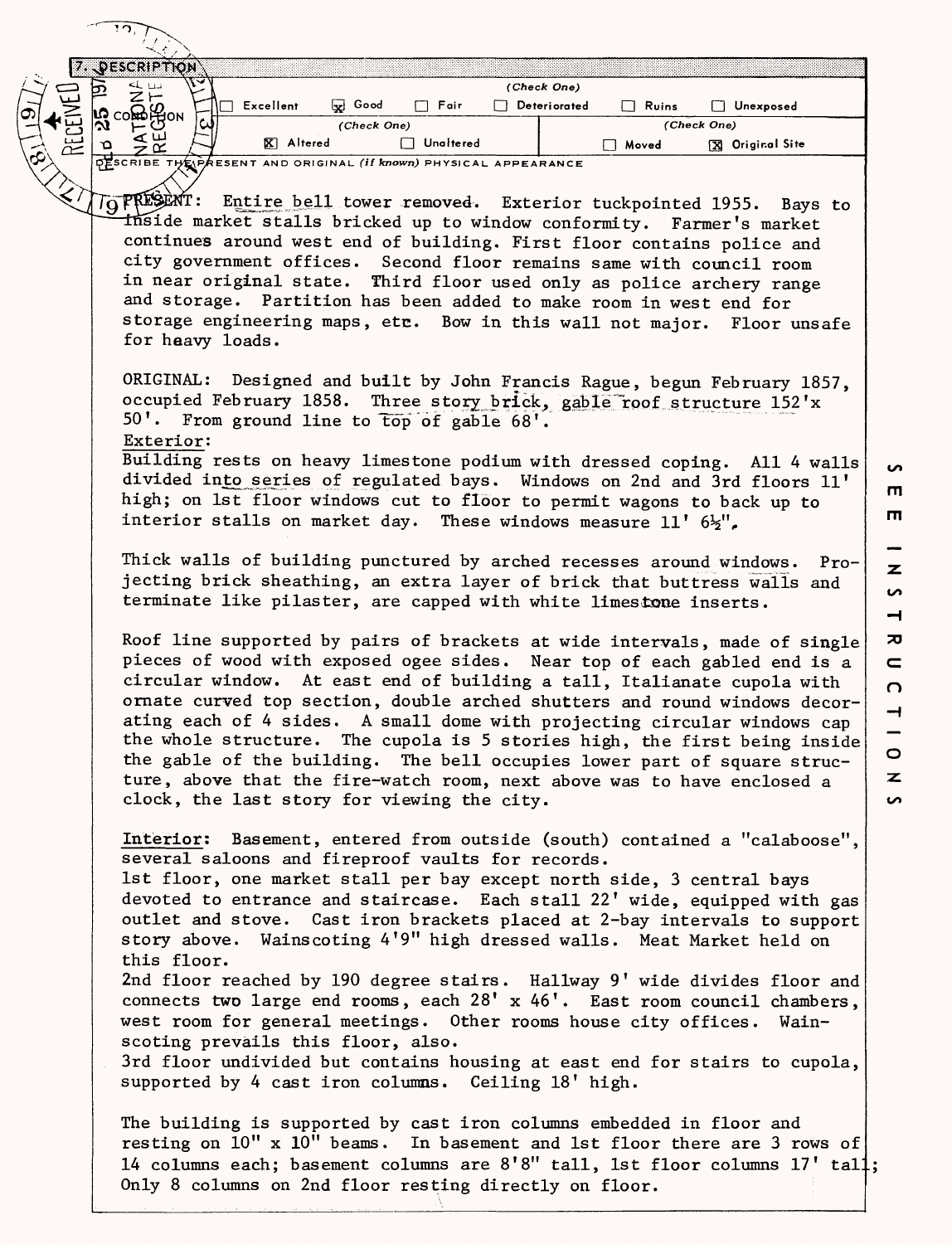| PERIOD (Check One or More as Appropriate)                |                   |                    |                 |
|----------------------------------------------------------|-------------------|--------------------|-----------------|
| Pre-Columbian                                            | 16th Century      | 18th Century       | 20th Century    |
| 15th Century                                             | 17th Century      | 19th Century<br>LΧ |                 |
| SPECIFIC DATE(S) (If Applicable and Known)               | 1857              |                    |                 |
| AREAS OF SIGNIFICANCE (Check One or More as Appropriate) |                   |                    |                 |
| Abor iginal                                              | E ducati on       | X Political        | Urban Planning  |
| Prehistoric<br>l 1                                       | Engineering<br>ΓI | Religion/Phi.      | Other (Specify) |
| XX Historic                                              | Industry          | losophy            |                 |
| Agriculture                                              | Invention         | Science            |                 |
| Architecture                                             | Landscape         | Sculpture          |                 |
| Art                                                      | Architecture      | Social/Human-      |                 |
| Commerce                                                 | Literature        | itarian            |                 |
| Communications                                           | Military          | Theater            |                 |
| Conservation                                             | Music             | Transportation     |                 |

**STATEMENT OF SIGNIFICANCE**

The Dubuque City Hall was designed and built by Midwest architect John  $V$ Francis Rague (1799-1877) in  $\frac{1857}{100}$  with "great care and expense to provide a'market house of immense convenience and accommodation/and an ornament to our city". Occupied in February, 1858, when its market was declared "superior to any in Chicago". The market drew farmers from many miles distant. The building was a symbol of Dubuque's prosperity and growth, a superb landmark in its day, as now.

It is a comparatively rare and highly interesting example of combined  $\nu$  market house and municipal offices, a combination of functions which stems from medieval tradition. The ground floor originally divided into market stalls, is now used for city offices. The third floor was used as a ballroom as well as for galas for the socially elite. A cupola housed a bell which tolled for church services, fires, curfews, the end of wars and to welcome returning heroes, as well as various other occasions.

This building is of immense cultural significance because of its role in the history of the city, its dominance df the entire skyline at that time, as well as in its specific area now. It still functions as the focal point of city business.

The marke<u>t function in association with the municipa</u>l func**tio**n makes the City Hall a cultural rarity of major interest linkthe United States.



 $\overline{z}$  $\circ$ I- $\mathbf{\Omega}$  $\Rightarrow$ a: −  $\overline{a}$  $\mathbf{z}$ ш **LJ**  $\sim$ 

S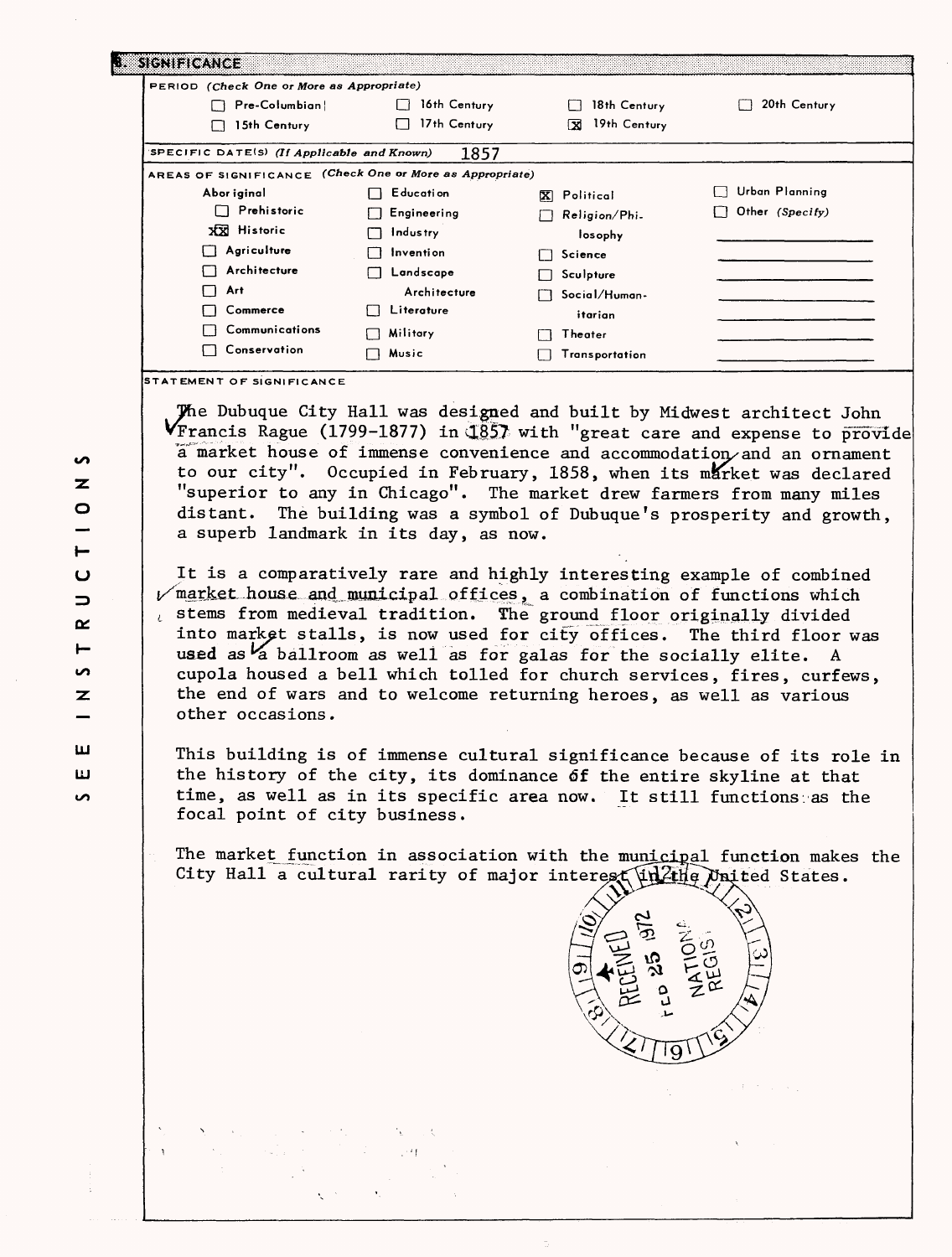| 9. MAJOR BIBLIOGRAPHICAL REFERENCES                                                                                       |   |              |                    |                         |                                |                                                        |   |  |  |
|---------------------------------------------------------------------------------------------------------------------------|---|--------------|--------------------|-------------------------|--------------------------------|--------------------------------------------------------|---|--|--|
| History of Dubuque County, 1880                                                                                           |   |              |                    |                         |                                |                                                        |   |  |  |
| John Francis Rague: Mid-19th Century Revivalist Architect, 1799-1877.<br>Thesis at University of Iowa by Betsy H. Woodman |   |              |                    |                         |                                |                                                        |   |  |  |
| National Trust for Historic Preservation: report by Denys Peter Myers,<br>consultant, May 16, 1971<br>di novembre cotte,  |   |              |                    |                         |                                |                                                        |   |  |  |
| S.<br>10. GEOGRAPHICAL DATA<br>LATITUDE AND LONGITUDE COORDINATES<br>LATITUDE AND LONGITUDE COORDINATES                   |   |              |                    |                         |                                |                                                        |   |  |  |
| o<br>DEFINING THE CENTER POINT OF A PROPERTY<br>DEFINING A RECTANGLE LOCATING THE PROPERTY<br>OF LESS THAN TEN ACRES<br>R |   |              |                    |                         |                                |                                                        |   |  |  |
| CORNER<br>LATITUDE<br>LONGITUDE                                                                                           |   |              | <b>LATITUDE</b>    |                         |                                | <b>LONGITUDE</b>                                       |   |  |  |
| Degrees Minutes Seconds   Degrees Minutes Seconds                                                                         |   | $\mathbf{o}$ |                    | Degrees Minutes Seconds |                                | Degrees Minutes Seconds                                |   |  |  |
| <b>NW</b><br>NE.                                                                                                          | n | 42           | 30                 | 19 <sub>N</sub>         | <b>OL DU CUR</b><br>90         | 40<br>03                                               | 3 |  |  |
| ۰<br>$4.1 - 79.$<br><b>SE</b>                                                                                             |   |              |                    |                         |                                |                                                        |   |  |  |
| ۰<br>$\bullet$<br><b>SW</b>                                                                                               |   |              |                    |                         |                                |                                                        |   |  |  |
| APPROXIMATE ACREAGE OF NOMINATED PROPERTY:                                                                                |   |              |                    |                         |                                |                                                        |   |  |  |
| LIST ALL STATES AND COUNTIES FOR PROPERTIES OVERLAPPING STATE OR COUNT<br>CODE<br>STATE:                                  |   | COUNTY       |                    |                         | <b>BOUNDARIES</b>              | CODE                                                   | Ш |  |  |
|                                                                                                                           |   |              |                    |                         |                                |                                                        | m |  |  |
| CODE<br>STATE:                                                                                                            |   | COUNTY       |                    |                         |                                | CODE                                                   |   |  |  |
|                                                                                                                           |   |              |                    |                         |                                |                                                        | z |  |  |
| CODE<br>STATE:                                                                                                            |   | <b>COUNT</b> |                    |                         |                                | CODE                                                   | n |  |  |
| CODE<br>STATE:                                                                                                            |   | COUNTY       |                    |                         |                                | CODE                                                   |   |  |  |
|                                                                                                                           |   |              |                    |                         |                                |                                                        | ᅍ |  |  |
| 11. FORM PREPARED BY                                                                                                      |   |              |                    |                         |                                |                                                        | c |  |  |
| NAME AND TITLE:                                                                                                           |   |              |                    |                         |                                |                                                        | O |  |  |
| Mrs. Kenneth Mercer, President                                                                                            |   |              |                    |                         | DATE                           |                                                        |   |  |  |
| <b>ORGANIZATION</b>                                                                                                       |   |              |                    |                         |                                |                                                        |   |  |  |
| Dubuque County Historical Society<br>STREET AND NUMBER:                                                                   |   |              |                    |                         |                                | June 30, 1971                                          | O |  |  |
| P. O. box 305                                                                                                             |   |              |                    | 91 T                    |                                |                                                        | z |  |  |
| CITY OR TOWN:                                                                                                             |   | STATE        |                    |                         |                                | CODE                                                   | ∽ |  |  |
| <u>Dubuque</u>                                                                                                            |   |              |                    | Iowa                    |                                | ระ ปลองมิ<br>14                                        |   |  |  |
| 12. STATE LIAISON OFFICER CERTIFICATION                                                                                   |   |              |                    |                         | NATIONAL REGISTER VERIFICATION |                                                        |   |  |  |
|                                                                                                                           |   |              |                    |                         |                                |                                                        |   |  |  |
| As the designated State Liaison Officer for the Na-                                                                       |   |              |                    |                         | Qazzoz≯ ((f. 604), laya (150   | I hereby certify that this property is included in the |   |  |  |
| tional Historic Preservation Act of 1966 (Public Law                                                                      |   |              | National Register. |                         |                                |                                                        |   |  |  |
| 89-665), I hereby nominate this property for inclusion                                                                    |   |              |                    |                         |                                |                                                        |   |  |  |
| in the National Register and certify that it has been<br>evaluated according to the criteria and procedures set           |   |              |                    |                         |                                |                                                        |   |  |  |
| forth by the National Park Service. The recommended                                                                       |   |              |                    |                         |                                |                                                        |   |  |  |
| level of significance of this nomination is:                                                                              |   |              |                    |                         |                                | Chief, Office of Archeology and Historic Preservation  |   |  |  |
| Local $\Box$<br>State<br>National <b>X</b>                                                                                |   |              |                    |                         |                                |                                                        |   |  |  |
|                                                                                                                           |   | Date         |                    |                         |                                |                                                        |   |  |  |
| Name $\overrightarrow{A}$                                                                                                 |   |              |                    |                         |                                |                                                        |   |  |  |
|                                                                                                                           |   | ATTEST:      |                    |                         |                                |                                                        |   |  |  |
|                                                                                                                           |   |              |                    |                         |                                |                                                        |   |  |  |
| Title                                                                                                                     |   |              |                    |                         |                                |                                                        |   |  |  |
|                                                                                                                           |   |              |                    | Keeper of The           | National Register              |                                                        |   |  |  |
|                                                                                                                           |   |              |                    |                         |                                |                                                        |   |  |  |
| 1922<br>Date $15$ $125$                                                                                                   |   | Da           |                    |                         |                                |                                                        |   |  |  |

UN You a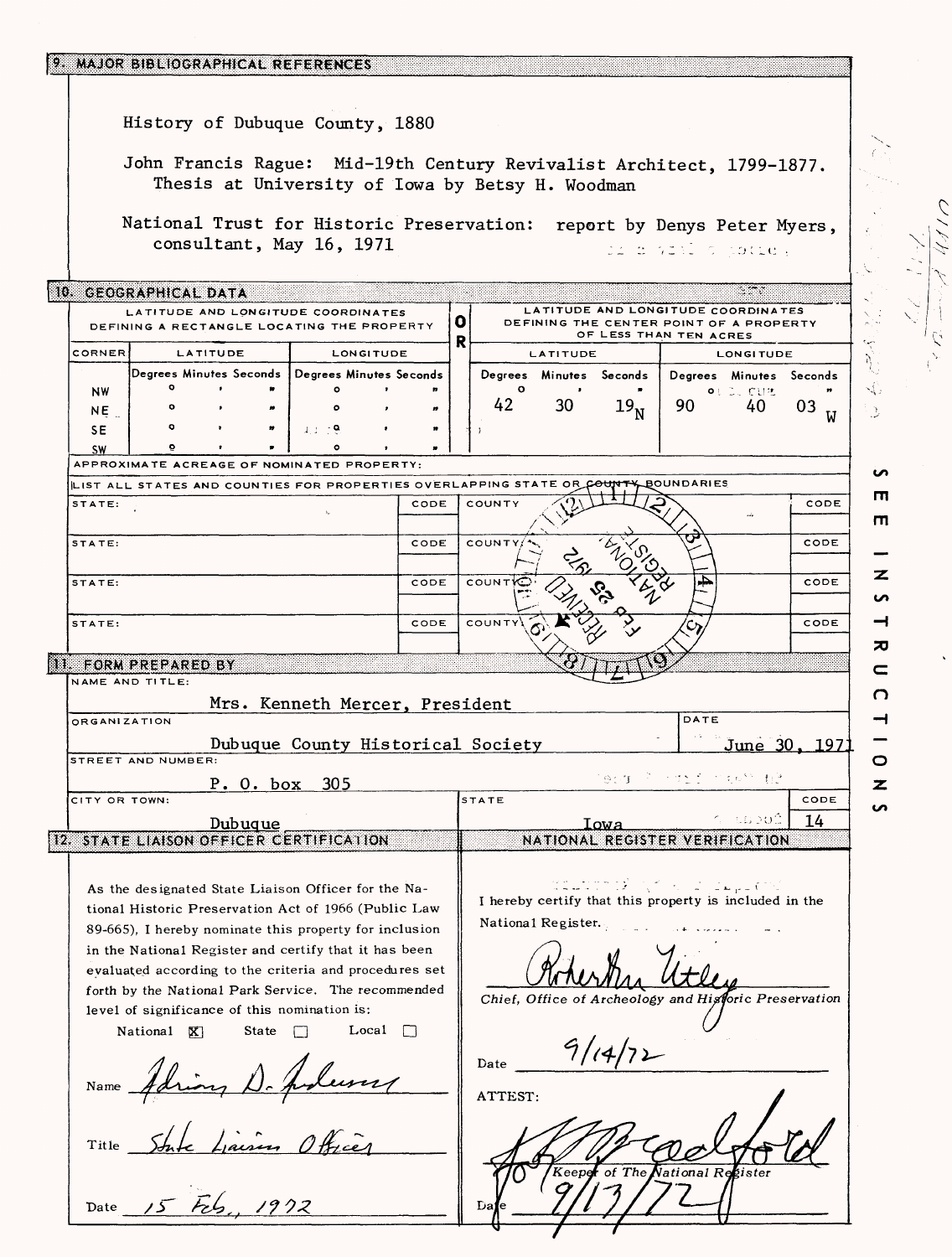|                  |                                         |                                                                   |         |                            |               | <b>STATE</b> |                                    |      |  |
|------------------|-----------------------------------------|-------------------------------------------------------------------|---------|----------------------------|---------------|--------------|------------------------------------|------|--|
|                  | $15 \text{ cm} 10 - 301$<br>(Dec. 1968) | UNITED STATES DEPARTMENT OF THE INTERIOR<br>NATIONAL PARK SERVICE |         |                            | Iowa          |              |                                    |      |  |
|                  |                                         | NATIONAL REGISTER OF HISTORIC PLACES                              |         |                            |               | COUNTY       |                                    |      |  |
|                  |                                         |                                                                   |         |                            |               |              | Dubuque                            |      |  |
|                  |                                         | PROPERTY MAP FORM                                                 |         |                            |               |              | FOR NPS USE ONLY                   |      |  |
| S                |                                         | (Type all entries - attach to or enclose with map)                |         |                            |               |              | ENTRY NUMBER<br><b>14 SEP 1972</b> | DATE |  |
| z                | <b>EXERCITOS</b>                        |                                                                   |         |                            | Ņ             |              |                                    |      |  |
| O                | COMMON:                                 | Dubuque City Hall                                                 | .<br>من |                            |               |              |                                    |      |  |
|                  | AND/OR HISTORIC:                        | same                                                              |         | $\boldsymbol{\mathcal{C}}$ |               |              |                                    |      |  |
|                  | 2. LOCATION                             |                                                                   |         |                            | E             |              |                                    |      |  |
| $\vdash$         | STREET AND NUM BER:                     |                                                                   |         |                            |               |              |                                    |      |  |
| $\mathbf \omega$ |                                         | 50 West 13th Street                                               |         |                            |               |              |                                    |      |  |
| ⊃                | CITY OR TOWN:                           |                                                                   |         | Ç                          | $\mathcal{H}$ |              |                                    |      |  |
| $\alpha$         |                                         | Dubuque                                                           |         |                            |               |              |                                    |      |  |
|                  | STATE:                                  |                                                                   | CODE    | COUNTY:                    |               |              |                                    | CODE |  |
| ⊢                |                                         | Iowa                                                              | 14      |                            |               | Dubuque      |                                    | 061  |  |
| S                | 3. MAP REFERENCE                        |                                                                   |         |                            |               |              |                                    |      |  |
| z                | SOURCE:                                 |                                                                   |         |                            |               |              |                                    |      |  |
|                  |                                         | Bartels, McMahan, LeMay, Haas and Baule Engineering Co.           |         |                            |               |              |                                    |      |  |
|                  | SCALE:                                  | <u>י100 – ייד</u>                                                 |         |                            |               |              |                                    |      |  |
| ш                |                                         | June 28, 1971                                                     |         |                            |               |              |                                    |      |  |
| Ш                | DATE:<br>4. REQUIREMENTS                |                                                                   |         |                            |               |              |                                    |      |  |
| n                | TO BE INCLUDED ON ALL MAPS              | 74. G. C<br>1. Property broundaries where required.               |         |                            |               |              | Latitude and Longitude             |      |  |
|                  | 2. North arrow.                         |                                                                   |         |                            |               |              |                                    |      |  |
|                  |                                         | 3. Latitude and longitude reference.                              |         | N 42° 30' 19"              |               |              | $W$ 90° 40'                        | 03"  |  |
|                  |                                         |                                                                   |         |                            |               |              |                                    |      |  |